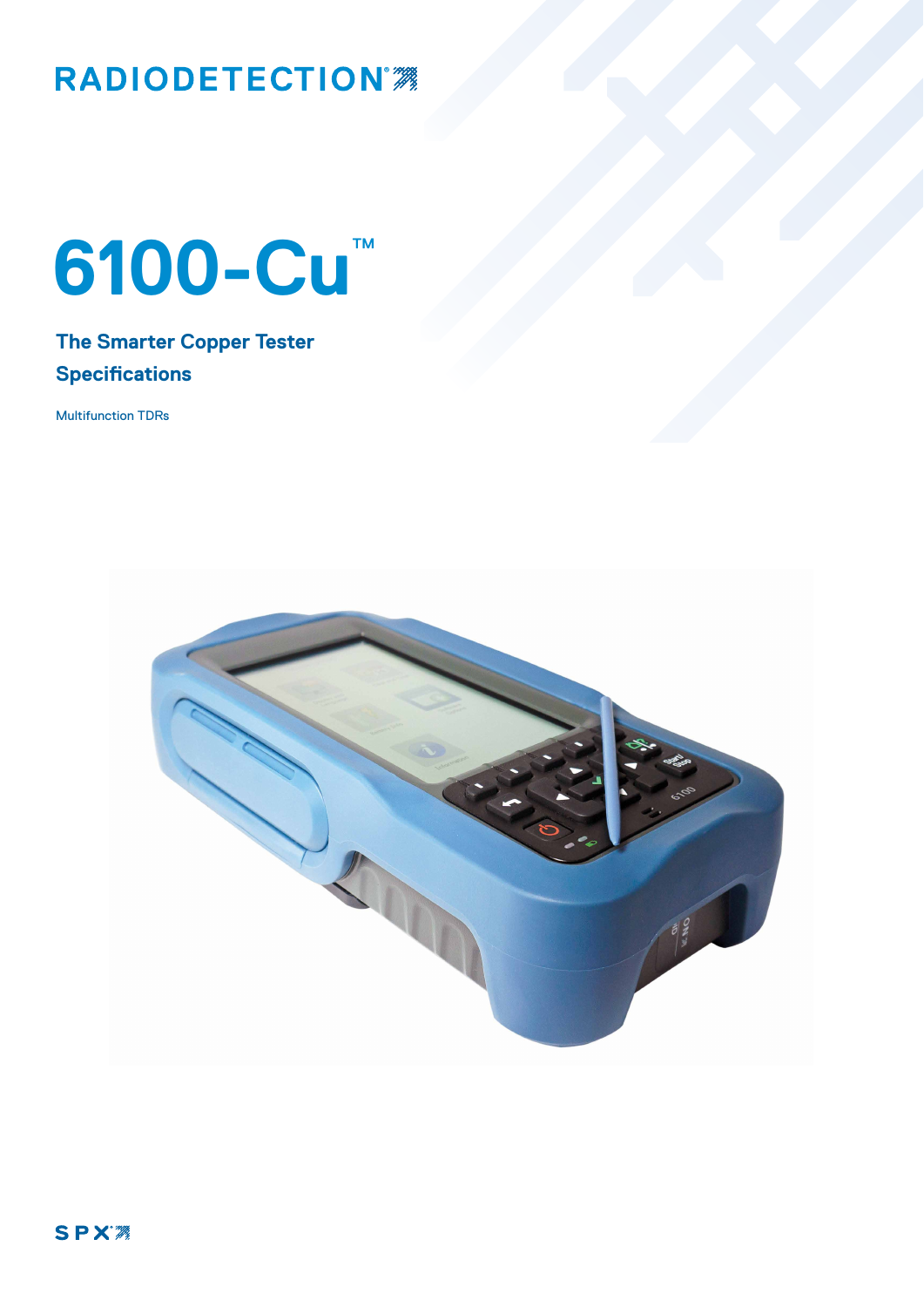## **6100-Cu**

## The smarter copper tester

#### THE PERFECT TOOL FOR COPPER NETWORK TESTING

The 6100-Cu is designed for the installation, maintenance and repair of voice and DSL circuits. Its easy-to-use menus, rugged design and small form factor make it the ideal tool for network technicians. The large, color, touchscreen display and multiple connection options add to its ease of use and the optional TDR and RFL/K-test allow service providers to scale the product based on existing or new methods and procedures.

With the 6100-Cu, the testing process is highly automated, enabling technicians to close jobs off quickly and efficiently.

*To automate, standardize and simplify the job of the installation and repair technician for all copper broadband networks*

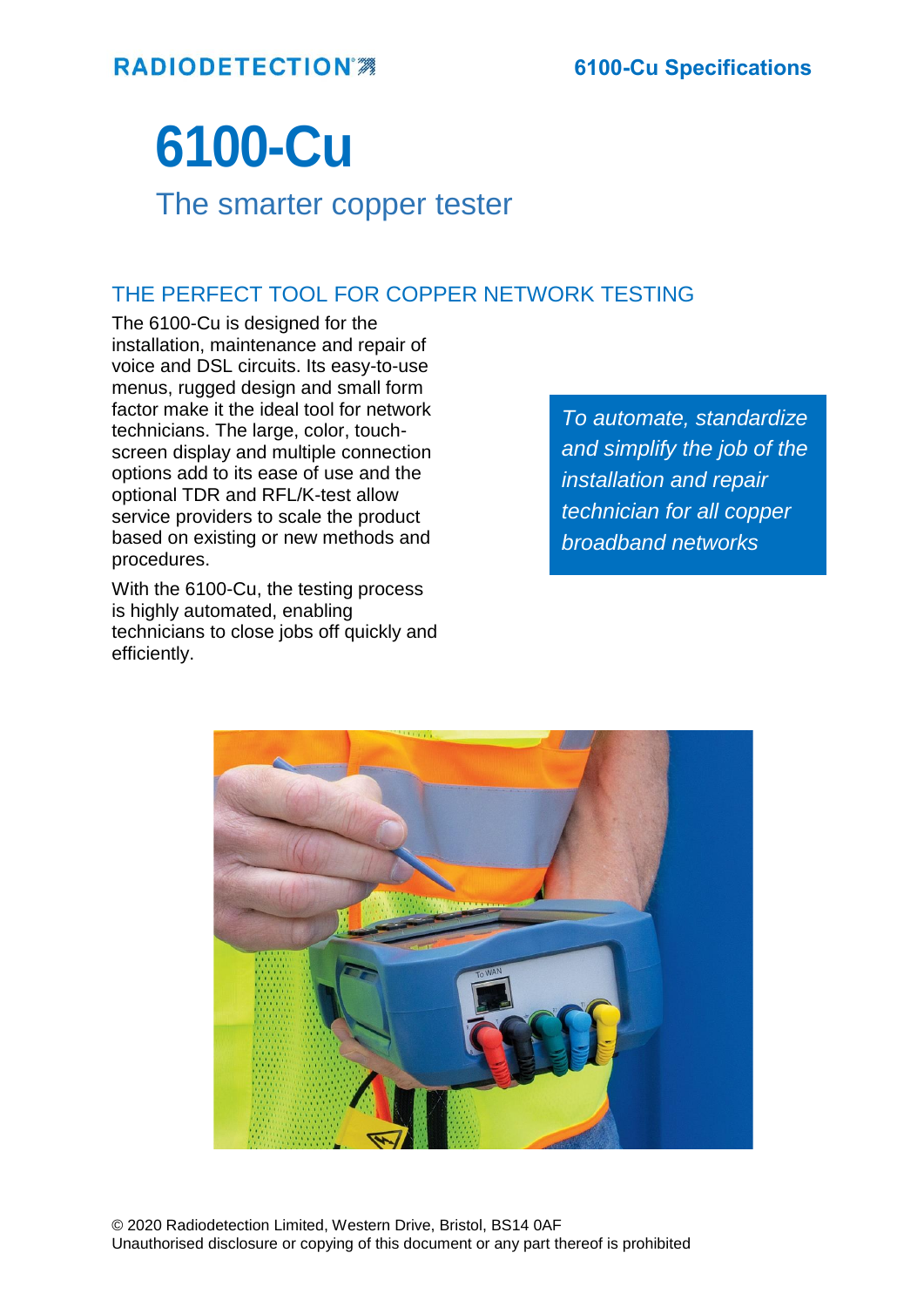| <b>COPPER SPECIFICATIONS a, b, c</b>                                                                                                                                       |                                        |                                               |                                                   |                               |
|----------------------------------------------------------------------------------------------------------------------------------------------------------------------------|----------------------------------------|-----------------------------------------------|---------------------------------------------------|-------------------------------|
| <b>Transmitter characteristics</b>                                                                                                                                         |                                        |                                               |                                                   |                               |
| Frequency range 200 Hz to 20 kHz                                                                                                                                           | Frequency resolution                   |                                               | 1 Hz steps                                        |                               |
|                                                                                                                                                                            | Frequency uncertainty (accuracy)       |                                               | $\pm$ (50 ppm + 1 Hz)                             |                               |
|                                                                                                                                                                            | Level range (dBm)                      |                                               | -20 to 10 at 600 $\Omega$                         |                               |
|                                                                                                                                                                            | Level resolution                       |                                               | 0.1 dB                                            |                               |
|                                                                                                                                                                            | Level uncertainty (accuracy)           |                                               | $±1$ dB                                           |                               |
|                                                                                                                                                                            | Impedance $(\Omega)$                   |                                               | 600                                               |                               |
| Frequency range 20 kHz to 2.2 MHz                                                                                                                                          | Frequency resolution                   |                                               | 1 kHz steps                                       |                               |
|                                                                                                                                                                            | Frequency uncertainty (accuracy)       |                                               | $\pm(50$ ppm + 100 Hz)                            |                               |
|                                                                                                                                                                            | Level range (dBm)                      |                                               | -20 to 10 at 100 $\Omega$                         |                               |
|                                                                                                                                                                            | Level resolution                       |                                               | $0.1$ dB                                          |                               |
|                                                                                                                                                                            | Level uncertainty (accuracy)           |                                               | $±1$ dB                                           |                               |
|                                                                                                                                                                            | Impedance $(\Omega)$                   |                                               | 100, 120, 135, 150                                |                               |
| Frequency range (2.2 MHz to 30<br>MHz)                                                                                                                                     | Frequency resolution                   |                                               | 1 kHz steps                                       |                               |
|                                                                                                                                                                            | Frequency uncertainty (accuracy)       |                                               | $\pm$ (50 ppm + 100 Hz)                           |                               |
|                                                                                                                                                                            | Level range (dBm)                      |                                               | -20 to 0 at 100                                   |                               |
|                                                                                                                                                                            | Level resolution                       |                                               | 0.1 dB                                            |                               |
|                                                                                                                                                                            | Level uncertainty (accuracy)           |                                               | $±1$ dB                                           |                               |
|                                                                                                                                                                            | Impedance $(\Omega)$                   |                                               | 100, 120, 135, 150                                |                               |
| <b>Receiver characteristics</b>                                                                                                                                            |                                        |                                               |                                                   |                               |
|                                                                                                                                                                            | Reception Frequency range              |                                               | 200 Hz to 20 kHz                                  |                               |
|                                                                                                                                                                            |                                        |                                               | 20 kHz to 35 MHz                                  |                               |
|                                                                                                                                                                            | Frequency uncertainty range (accuracy) |                                               | $\pm$ (50 ppm + 1 digit) for 20 kHz to 30 MHz     |                               |
|                                                                                                                                                                            | VF reception level range (dBm)         |                                               | -90 to 15 at 600 $\Omega$                         |                               |
|                                                                                                                                                                            | VF level uncertainty (accuracy)        |                                               | 200 Hz to 20 kHz                                  |                               |
|                                                                                                                                                                            |                                        |                                               | -90 dBm to -50 dBm, uncertainty (accuracy) ±2 dB  |                               |
|                                                                                                                                                                            |                                        |                                               | 50 dBm to 15 dBm, uncertainty (accuracy) ±1 dB    |                               |
|                                                                                                                                                                            | WB reception level range (dBm)         |                                               | -90 to 15 at 100Ω and 135Ω                        |                               |
|                                                                                                                                                                            | WB level uncertainty (accuracy)        |                                               | 20 kHz to 2.2 MHz                                 |                               |
|                                                                                                                                                                            |                                        |                                               | -90 dBm to -50 dBm, uncertainty (accuracy) ±2 dB  |                               |
|                                                                                                                                                                            |                                        |                                               | -50 dBm to 15 dBm, uncertainty (accuracy) $±1$ dB |                               |
|                                                                                                                                                                            |                                        |                                               | 2.2 MHz to 30 MHz                                 |                               |
|                                                                                                                                                                            |                                        |                                               | -90 dBm to -50 dBm, uncertainty (accuracy) ±2 dB  |                               |
|                                                                                                                                                                            |                                        |                                               | -50 dBm to 15 dBm, uncertainty (accuracy) $±1$ dB |                               |
|                                                                                                                                                                            | Impedance $(\Omega)$                   |                                               | 100, 120, 135, 150, 600                           |                               |
| <b>POTS dialer</b>                                                                                                                                                         | <b>DTMF</b>                            |                                               | $0 - 9, #.*$                                      |                               |
|                                                                                                                                                                            | Phonebook                              |                                               | 25 entries                                        |                               |
| Digital multimeter (DMM)                                                                                                                                                   | Test type                              |                                               | Snapshot and continuous                           |                               |
|                                                                                                                                                                            |                                        | Impedance selection (for voltage measurement) | 100 k $\Omega$ , 1 M $\Omega$                     |                               |
|                                                                                                                                                                            |                                        |                                               | <b>Resolution</b>                                 |                               |
|                                                                                                                                                                            | <b>Measurement</b>                     | Range                                         |                                                   | Uncertainty (accuracy)        |
|                                                                                                                                                                            | DC voltage                             | 0 to 400 V                                    | 0.1 V for 0 to 99.9 V                             | $\pm$ (1% + 0.5 VDC)          |
|                                                                                                                                                                            |                                        |                                               | 1 V for 100 V to 400 V                            |                               |
|                                                                                                                                                                            | AC voltage                             | 0 to 280 Vrms                                 | 0.1 V for 0 to 99.9 V                             | $±(1\% + 0.5$ VAC)            |
|                                                                                                                                                                            |                                        |                                               | 1 V for 100 V to 280 V                            |                               |
|                                                                                                                                                                            | <b>Isolation resistance</b>            | 0 to 1 G $\Omega$ , auto-ranging              | Three digits                                      |                               |
| <b>Notes</b><br>a. Subject to change without                                                                                                                               | (stress/leakage)                       | 1 k $\Omega$ to 99 M $\Omega$                 |                                                   | $\pm (2\% + 1 \text{ digit})$ |
| notice.                                                                                                                                                                    |                                        | 100 MΩ to 999 MΩ                              |                                                   | $\pm (5\% + 1 \text{ digit})$ |
| b. Typical, at 23 °C $\pm$ 3 °C, on<br>batteries, with no type B USB<br>connection.<br>c. Specifications based on 24<br>AWG (PE 0.5 mm) cabling.<br>d. From 10 mA to 110mA | Resistance                             | 0 to 100 $M\Omega$                            | Three digits                                      |                               |
|                                                                                                                                                                            |                                        | 0 to 999 $\Omega$                             |                                                   | $\pm(1\% + 5 \Omega)$         |
|                                                                                                                                                                            |                                        | 1 k $\Omega$ to 100 M $\Omega$                |                                                   | $\pm (2\% + 1 \text{ digit})$ |
|                                                                                                                                                                            | Capacitance                            | $0.1$ nF to 2 uF                              | Four digits                                       | $\pm(2\% + 50 \text{ pF})$    |
|                                                                                                                                                                            | DC Current                             | 0 to 110 mA                                   | 0.1 <sub>m</sub> A                                | $\pm (2\% + 1 \text{ mA})$    |
|                                                                                                                                                                            | <b>AC Current</b>                      | 0 to 110 mA                                   | 0.1 <sub>m</sub> A                                | $\pm( 2\%  + 1$ mA) d         |
|                                                                                                                                                                            | Station ground                         | 0 to 1 $M\Omega$                              | Up to three digits                                |                               |
|                                                                                                                                                                            |                                        | 0 to 999 $\Omega$                             |                                                   | $\pm (1\% + 3 \Omega)$        |
|                                                                                                                                                                            |                                        | 1 k $\Omega$ to 1 M $\Omega$                  |                                                   | $\pm (2\% + 1 \text{ digit})$ |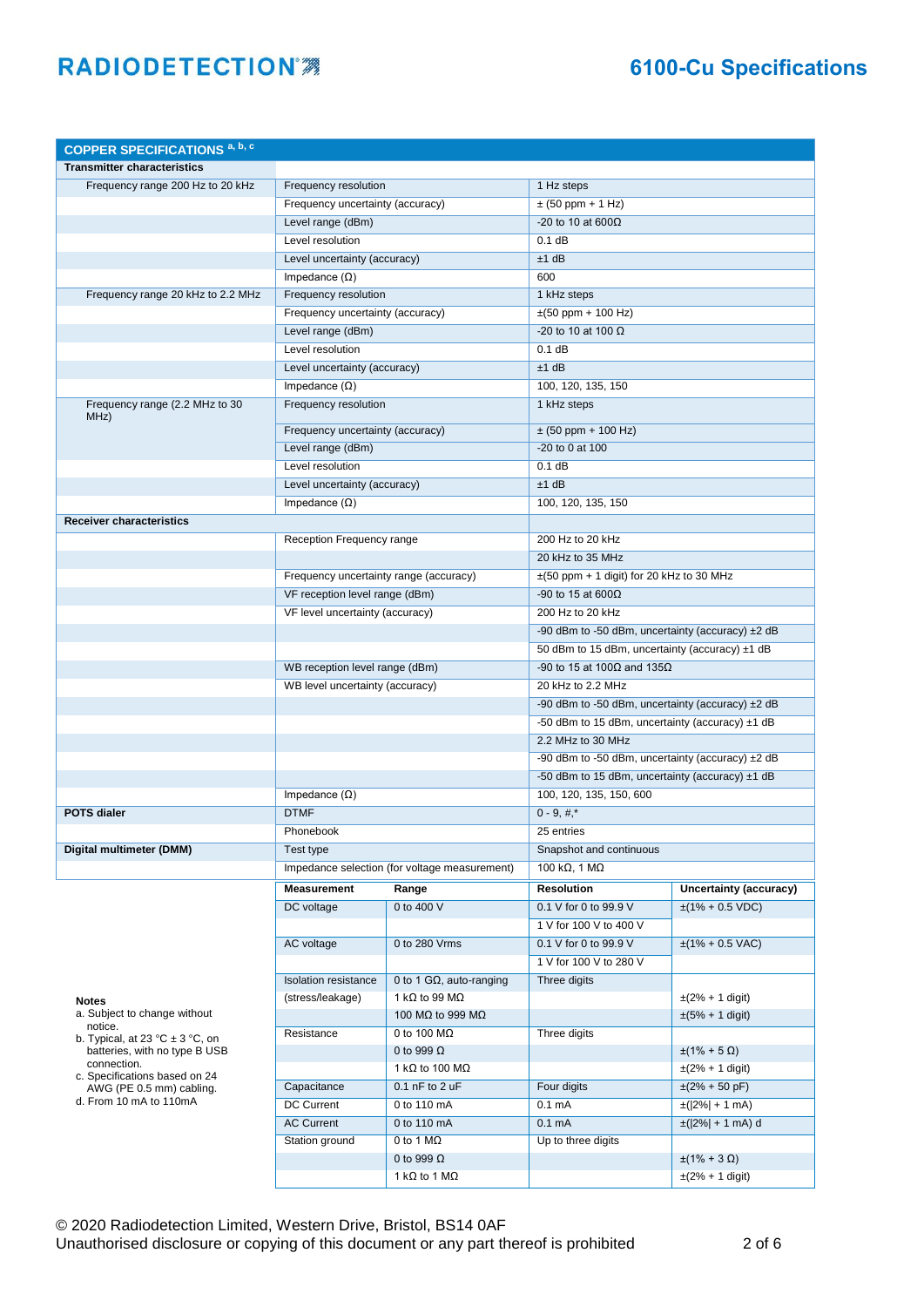#### **6100-Cu Specifications**

| <b>COPPER SPECIFICATIONS a, b, c (continued)</b>            |                                                     |                                                                                    |
|-------------------------------------------------------------|-----------------------------------------------------|------------------------------------------------------------------------------------|
| <b>Isolation resistance</b><br>(stress/leakage) (continued) | Source                                              | 50 to 500 VDC (current safety limited to 2 mA)                                     |
|                                                             | Soak timer (s)                                      | 1 to 60                                                                            |
| <b>VF noise measurement</b>                                 | Frequency range                                     | 200 Hz to 20 kHz                                                                   |
|                                                             | Level range (dBm)                                   | -90 to 20                                                                          |
|                                                             | Resolution (dB)                                     | 0.1                                                                                |
|                                                             | Uncertainty (accuracy)                              | -90 dBm to -50 dBm, uncertainty (accuracy) $\pm 2$ dB                              |
|                                                             |                                                     | -50 dBm to +20 dBm, uncertainty (accuracy) $\pm$ 1 dB                              |
|                                                             | <b>Filters</b>                                      | ITU: none, psophometric, P-notched, 3.4 kHz, D-filter, 15<br>kHz                   |
|                                                             |                                                     | ANSI: none, C-message, C-notched, 3.4 kHz, D-filter, 15<br>kHz                     |
|                                                             | Impedance                                           | $600 \Omega$                                                                       |
| <b>VF impulse noise</b>                                     | Low threshold (dBm)                                 | $-40$ to 0, in 1 dB steps                                                          |
|                                                             | Mid threshold                                       | Low threshold plus separation                                                      |
|                                                             | High threshold                                      | Mid threshold plus separation                                                      |
|                                                             | Separation (dB)                                     | 1 to 6, in 1 dB steps                                                              |
|                                                             | Dead time (ms)                                      | 125                                                                                |
|                                                             | <b>Filters</b>                                      | None, 3 kHz flat, C-message, psophometric, notched<br>and D filter (IEEE 743-1995) |
|                                                             | Counter                                             | Maximum 999 for each threshold                                                     |
|                                                             | Timer                                               | Maximum 100 hours                                                                  |
| Power influence (noise to<br>ground)                        | Noise range (dBm)                                   | $-60$ to 10                                                                        |
|                                                             | Uncertainty (accuracy)                              | -60 dBm to -50 dBm $\pm$ 2 dB                                                      |
|                                                             |                                                     | -50 dBm to 10 dBm $\pm$ 1 dB                                                       |
| <b>VF longitudinal balance</b>                              | Frequency (Hz)                                      | 1004                                                                               |
|                                                             | Level range (dB)                                    | 0 to 100                                                                           |
|                                                             | Level uncertainty (accuracy) (dB)                   | ±1                                                                                 |
|                                                             | Impedance                                           | $600 \Omega$                                                                       |
| Time-domain reflectometer<br>(TDR)                          | Modes                                               | Automatic, Manual, Peak, Xtalk (Crosstalk), Differential                           |
|                                                             | Distance range (m)                                  | 0 to 6700 (0 ft to 22 000 ft)                                                      |
|                                                             | Pulse width                                         | 15 ns to 20 us                                                                     |
|                                                             | Amplitude                                           | 7.5 V p-p on cable, 9 V p-p open circuit                                           |
|                                                             | Velocity of propagation (VOP)                       | 0.400 to 0.999                                                                     |
|                                                             | Distance uncertainty (accuracy) <sup>d</sup><br>(m) | $\pm(0.5 \text{ m} + 1\% \times \text{distance})$                                  |
|                                                             | Units                                               | Meters and feet                                                                    |
| Load coil detection                                         | Count                                               | Up to $5$                                                                          |
|                                                             | Plot (kHz)                                          | Up to 10                                                                           |
|                                                             | Distance range (m)                                  | Up to 8000 (up to 27 000 ft)                                                       |

**Notes**

- a. Subject to change without notice.
- b. Typical, at 23  $^{\circ}$ C  $\pm$  3  $^{\circ}$ C, on batteries, with no type B USB connection.
- c. Specifications based on 24 AWG (PE 0.5 mm) cabling.
- d. Qualified up to 300 m (1000 ft) and does not include the uncertainty due to VOP.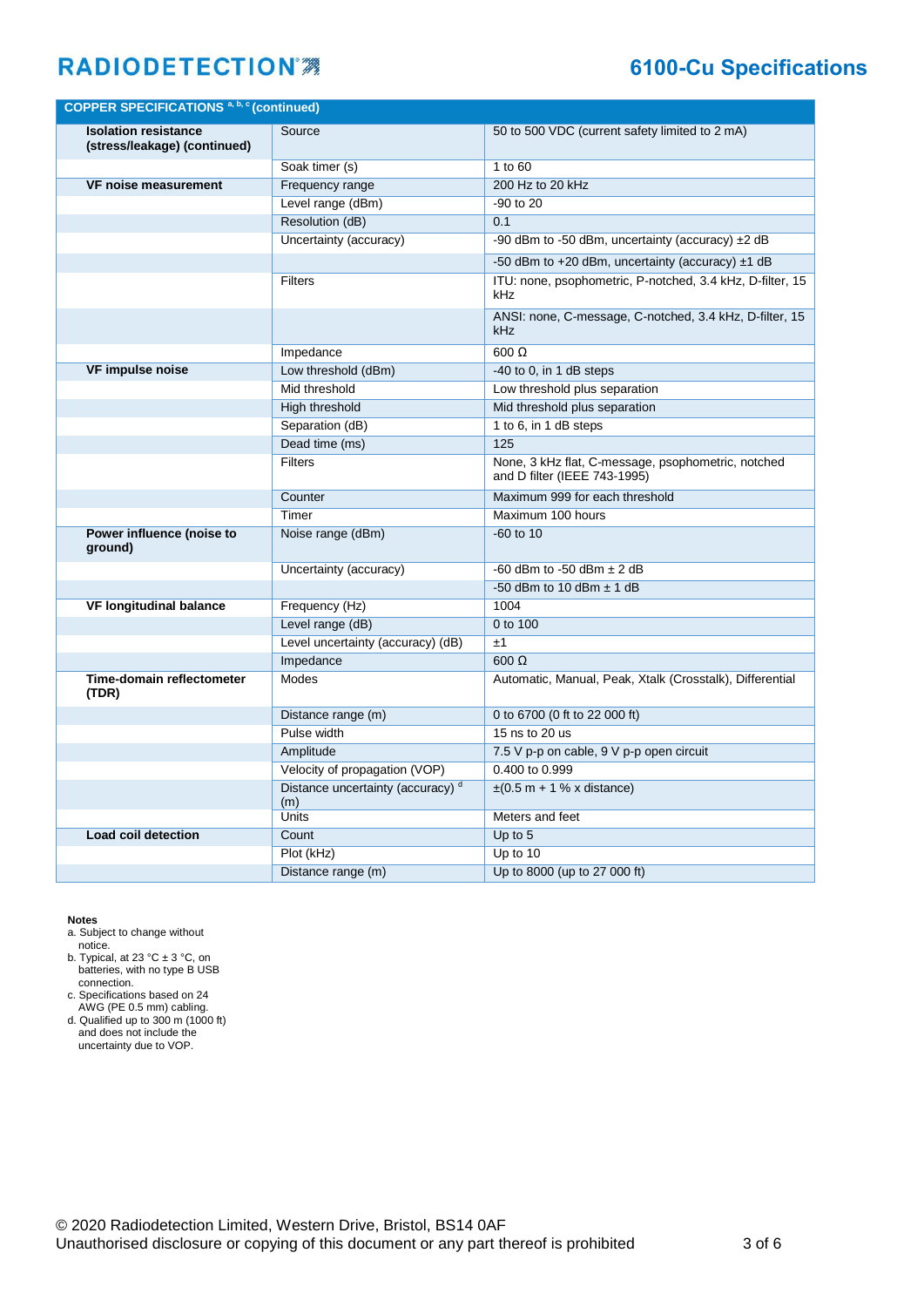#### **6100-Cu Specifications**

| Near-end crosstalk (NEXT)<br>Frequency range<br>10 kHz to 30 MHz<br>Level range<br>$0$ to 90 dB<br>0.1 dB<br>Level resolution<br>Level uncertainty (accuracy)<br>2.2 MHz: ±2.0 dB, from 0 to 90 dB<br>8 MHz: ±2.0 dB, from 0 to 80 dB<br>12 MHz: ±2.0 dB, from 0 to 75 dB<br>17.6 MHz: ±3.0 dB, from 0 to 75 dB<br>30 MHz: ±3.0 dB. from 0 to 68 dB<br>Terminations<br>100, 120, 135, 150 $\Omega$<br>Single, Sweep<br><b>Return loss</b><br>Test type<br>20 kHz to 2.2 MHz<br>Frequency range<br>$0$ dB to 40 dB<br>Dynamic range<br>Resolution<br>$0.1$ dB<br>$\pm 0.5$ dB, for dynamic range 0 dB to 20 dB<br>Uncertainty (accuracy)<br>Horizontal scale<br>4.3125 kHz to 2.2 MHz, in 4.3125 kHz steps<br>Vertical scale<br>$0$ dB to 50 dB<br>Power spectral density (PSD)<br>Continuous with peak-hold<br>Test type<br>Termination<br>Bridging (Hi-Z), 100, 120, 135, 150 $\Omega$<br>15 dBm/Hz to --140 dBm/Hz or 20 dBm to -90 dBm<br>Vertical scale<br>Horizontal scale<br>4.3125 kHz to 17 MHz, in 4.3125 kHz steps or<br>8.625 kHz to 35 MHz, in 8.625 kHz steps<br>None or E, F, G, ADSL2+, VDSL2-8, VDSL2-12, VDSL2-<br>Noise filters<br>17, VDSL2-30 and VDSL2-35b<br>Threshold<br><b>Wideband impulse noise</b><br>-50 dBm (40 dBm) to 0 dBm (90 dBm) in 1 dB steps<br>Termination<br>Bridging (Hi-Z), 100, 120, 135, 150 Ω<br>65 000 000<br>Counter maximum<br>Maximum 100 hours<br><b>Test duration</b><br>±2<br>Uncertainty (accuracy) (dB)<br>Noise filters<br>None or E, F, G, ADSL2+, VDSL2-8, VDSL2-12, VDSL2-<br>17 and VDSL2-30<br>$0$ to 100 dB<br><b>Wideband longitudinal</b><br>Level scale<br>balance<br>Level range uncertainty (accuracy)<br>2.2 MHz: ±2.0 dB, from 0 to 55 dB<br>8 MHz: ±2.0 dB, from 0 to 45 dB | <b>COPPER SPECIFICATIONS a, b, c (continued)</b> |  |
|-------------------------------------------------------------------------------------------------------------------------------------------------------------------------------------------------------------------------------------------------------------------------------------------------------------------------------------------------------------------------------------------------------------------------------------------------------------------------------------------------------------------------------------------------------------------------------------------------------------------------------------------------------------------------------------------------------------------------------------------------------------------------------------------------------------------------------------------------------------------------------------------------------------------------------------------------------------------------------------------------------------------------------------------------------------------------------------------------------------------------------------------------------------------------------------------------------------------------------------------------------------------------------------------------------------------------------------------------------------------------------------------------------------------------------------------------------------------------------------------------------------------------------------------------------------------------------------------------------------------------------------------------------------------------------------------------------------------------------------------------|--------------------------------------------------|--|
|                                                                                                                                                                                                                                                                                                                                                                                                                                                                                                                                                                                                                                                                                                                                                                                                                                                                                                                                                                                                                                                                                                                                                                                                                                                                                                                                                                                                                                                                                                                                                                                                                                                                                                                                                 |                                                  |  |
|                                                                                                                                                                                                                                                                                                                                                                                                                                                                                                                                                                                                                                                                                                                                                                                                                                                                                                                                                                                                                                                                                                                                                                                                                                                                                                                                                                                                                                                                                                                                                                                                                                                                                                                                                 |                                                  |  |
|                                                                                                                                                                                                                                                                                                                                                                                                                                                                                                                                                                                                                                                                                                                                                                                                                                                                                                                                                                                                                                                                                                                                                                                                                                                                                                                                                                                                                                                                                                                                                                                                                                                                                                                                                 |                                                  |  |
|                                                                                                                                                                                                                                                                                                                                                                                                                                                                                                                                                                                                                                                                                                                                                                                                                                                                                                                                                                                                                                                                                                                                                                                                                                                                                                                                                                                                                                                                                                                                                                                                                                                                                                                                                 |                                                  |  |
|                                                                                                                                                                                                                                                                                                                                                                                                                                                                                                                                                                                                                                                                                                                                                                                                                                                                                                                                                                                                                                                                                                                                                                                                                                                                                                                                                                                                                                                                                                                                                                                                                                                                                                                                                 |                                                  |  |
|                                                                                                                                                                                                                                                                                                                                                                                                                                                                                                                                                                                                                                                                                                                                                                                                                                                                                                                                                                                                                                                                                                                                                                                                                                                                                                                                                                                                                                                                                                                                                                                                                                                                                                                                                 |                                                  |  |
|                                                                                                                                                                                                                                                                                                                                                                                                                                                                                                                                                                                                                                                                                                                                                                                                                                                                                                                                                                                                                                                                                                                                                                                                                                                                                                                                                                                                                                                                                                                                                                                                                                                                                                                                                 |                                                  |  |
|                                                                                                                                                                                                                                                                                                                                                                                                                                                                                                                                                                                                                                                                                                                                                                                                                                                                                                                                                                                                                                                                                                                                                                                                                                                                                                                                                                                                                                                                                                                                                                                                                                                                                                                                                 |                                                  |  |
|                                                                                                                                                                                                                                                                                                                                                                                                                                                                                                                                                                                                                                                                                                                                                                                                                                                                                                                                                                                                                                                                                                                                                                                                                                                                                                                                                                                                                                                                                                                                                                                                                                                                                                                                                 |                                                  |  |
|                                                                                                                                                                                                                                                                                                                                                                                                                                                                                                                                                                                                                                                                                                                                                                                                                                                                                                                                                                                                                                                                                                                                                                                                                                                                                                                                                                                                                                                                                                                                                                                                                                                                                                                                                 |                                                  |  |
|                                                                                                                                                                                                                                                                                                                                                                                                                                                                                                                                                                                                                                                                                                                                                                                                                                                                                                                                                                                                                                                                                                                                                                                                                                                                                                                                                                                                                                                                                                                                                                                                                                                                                                                                                 |                                                  |  |
|                                                                                                                                                                                                                                                                                                                                                                                                                                                                                                                                                                                                                                                                                                                                                                                                                                                                                                                                                                                                                                                                                                                                                                                                                                                                                                                                                                                                                                                                                                                                                                                                                                                                                                                                                 |                                                  |  |
|                                                                                                                                                                                                                                                                                                                                                                                                                                                                                                                                                                                                                                                                                                                                                                                                                                                                                                                                                                                                                                                                                                                                                                                                                                                                                                                                                                                                                                                                                                                                                                                                                                                                                                                                                 |                                                  |  |
|                                                                                                                                                                                                                                                                                                                                                                                                                                                                                                                                                                                                                                                                                                                                                                                                                                                                                                                                                                                                                                                                                                                                                                                                                                                                                                                                                                                                                                                                                                                                                                                                                                                                                                                                                 |                                                  |  |
|                                                                                                                                                                                                                                                                                                                                                                                                                                                                                                                                                                                                                                                                                                                                                                                                                                                                                                                                                                                                                                                                                                                                                                                                                                                                                                                                                                                                                                                                                                                                                                                                                                                                                                                                                 |                                                  |  |
|                                                                                                                                                                                                                                                                                                                                                                                                                                                                                                                                                                                                                                                                                                                                                                                                                                                                                                                                                                                                                                                                                                                                                                                                                                                                                                                                                                                                                                                                                                                                                                                                                                                                                                                                                 |                                                  |  |
|                                                                                                                                                                                                                                                                                                                                                                                                                                                                                                                                                                                                                                                                                                                                                                                                                                                                                                                                                                                                                                                                                                                                                                                                                                                                                                                                                                                                                                                                                                                                                                                                                                                                                                                                                 |                                                  |  |
|                                                                                                                                                                                                                                                                                                                                                                                                                                                                                                                                                                                                                                                                                                                                                                                                                                                                                                                                                                                                                                                                                                                                                                                                                                                                                                                                                                                                                                                                                                                                                                                                                                                                                                                                                 |                                                  |  |
|                                                                                                                                                                                                                                                                                                                                                                                                                                                                                                                                                                                                                                                                                                                                                                                                                                                                                                                                                                                                                                                                                                                                                                                                                                                                                                                                                                                                                                                                                                                                                                                                                                                                                                                                                 |                                                  |  |
|                                                                                                                                                                                                                                                                                                                                                                                                                                                                                                                                                                                                                                                                                                                                                                                                                                                                                                                                                                                                                                                                                                                                                                                                                                                                                                                                                                                                                                                                                                                                                                                                                                                                                                                                                 |                                                  |  |
|                                                                                                                                                                                                                                                                                                                                                                                                                                                                                                                                                                                                                                                                                                                                                                                                                                                                                                                                                                                                                                                                                                                                                                                                                                                                                                                                                                                                                                                                                                                                                                                                                                                                                                                                                 |                                                  |  |
|                                                                                                                                                                                                                                                                                                                                                                                                                                                                                                                                                                                                                                                                                                                                                                                                                                                                                                                                                                                                                                                                                                                                                                                                                                                                                                                                                                                                                                                                                                                                                                                                                                                                                                                                                 |                                                  |  |
|                                                                                                                                                                                                                                                                                                                                                                                                                                                                                                                                                                                                                                                                                                                                                                                                                                                                                                                                                                                                                                                                                                                                                                                                                                                                                                                                                                                                                                                                                                                                                                                                                                                                                                                                                 |                                                  |  |
|                                                                                                                                                                                                                                                                                                                                                                                                                                                                                                                                                                                                                                                                                                                                                                                                                                                                                                                                                                                                                                                                                                                                                                                                                                                                                                                                                                                                                                                                                                                                                                                                                                                                                                                                                 |                                                  |  |
|                                                                                                                                                                                                                                                                                                                                                                                                                                                                                                                                                                                                                                                                                                                                                                                                                                                                                                                                                                                                                                                                                                                                                                                                                                                                                                                                                                                                                                                                                                                                                                                                                                                                                                                                                 |                                                  |  |
|                                                                                                                                                                                                                                                                                                                                                                                                                                                                                                                                                                                                                                                                                                                                                                                                                                                                                                                                                                                                                                                                                                                                                                                                                                                                                                                                                                                                                                                                                                                                                                                                                                                                                                                                                 |                                                  |  |
|                                                                                                                                                                                                                                                                                                                                                                                                                                                                                                                                                                                                                                                                                                                                                                                                                                                                                                                                                                                                                                                                                                                                                                                                                                                                                                                                                                                                                                                                                                                                                                                                                                                                                                                                                 |                                                  |  |
|                                                                                                                                                                                                                                                                                                                                                                                                                                                                                                                                                                                                                                                                                                                                                                                                                                                                                                                                                                                                                                                                                                                                                                                                                                                                                                                                                                                                                                                                                                                                                                                                                                                                                                                                                 |                                                  |  |
|                                                                                                                                                                                                                                                                                                                                                                                                                                                                                                                                                                                                                                                                                                                                                                                                                                                                                                                                                                                                                                                                                                                                                                                                                                                                                                                                                                                                                                                                                                                                                                                                                                                                                                                                                 |                                                  |  |
|                                                                                                                                                                                                                                                                                                                                                                                                                                                                                                                                                                                                                                                                                                                                                                                                                                                                                                                                                                                                                                                                                                                                                                                                                                                                                                                                                                                                                                                                                                                                                                                                                                                                                                                                                 |                                                  |  |
|                                                                                                                                                                                                                                                                                                                                                                                                                                                                                                                                                                                                                                                                                                                                                                                                                                                                                                                                                                                                                                                                                                                                                                                                                                                                                                                                                                                                                                                                                                                                                                                                                                                                                                                                                 |                                                  |  |
|                                                                                                                                                                                                                                                                                                                                                                                                                                                                                                                                                                                                                                                                                                                                                                                                                                                                                                                                                                                                                                                                                                                                                                                                                                                                                                                                                                                                                                                                                                                                                                                                                                                                                                                                                 |                                                  |  |
| 12 MHz: ±3.0 dB, from 0 to 45 dB                                                                                                                                                                                                                                                                                                                                                                                                                                                                                                                                                                                                                                                                                                                                                                                                                                                                                                                                                                                                                                                                                                                                                                                                                                                                                                                                                                                                                                                                                                                                                                                                                                                                                                                |                                                  |  |
| 17.6 MHz: ±3.0 dB, from 0 to 40 dB                                                                                                                                                                                                                                                                                                                                                                                                                                                                                                                                                                                                                                                                                                                                                                                                                                                                                                                                                                                                                                                                                                                                                                                                                                                                                                                                                                                                                                                                                                                                                                                                                                                                                                              |                                                  |  |
| Level resolution<br>$0.1$ dB                                                                                                                                                                                                                                                                                                                                                                                                                                                                                                                                                                                                                                                                                                                                                                                                                                                                                                                                                                                                                                                                                                                                                                                                                                                                                                                                                                                                                                                                                                                                                                                                                                                                                                                    |                                                  |  |
| Frequency scale<br>ADSL2+: 8.6 kHz to 2.2 MHz, in 8.6 kHz steps<br>VDSL2-8: 17.25 kHz to 8 MHz, in 17.25 kHz steps<br>VDSL2-12: 17.25 kHz to 12 MHz, in 17.25 kHz steps<br>VDSL2-17: 34.5 kHz to 17.6 MHz, in 34.5 kHz steps                                                                                                                                                                                                                                                                                                                                                                                                                                                                                                                                                                                                                                                                                                                                                                                                                                                                                                                                                                                                                                                                                                                                                                                                                                                                                                                                                                                                                                                                                                                    |                                                  |  |
| Frequency uncertainty (accuracy)<br>$\pm(50$ ppm + 1 digit)                                                                                                                                                                                                                                                                                                                                                                                                                                                                                                                                                                                                                                                                                                                                                                                                                                                                                                                                                                                                                                                                                                                                                                                                                                                                                                                                                                                                                                                                                                                                                                                                                                                                                     |                                                  |  |

**Notes**

a. Subject to change without

notice.

b. Typical, at 23  $^{\circ}$ C  $\pm$  3  $^{\circ}$ C, on batteries, with no type B USB connection.

c. Specifications based on 24 AWG (PE 0.5 mm) cabling.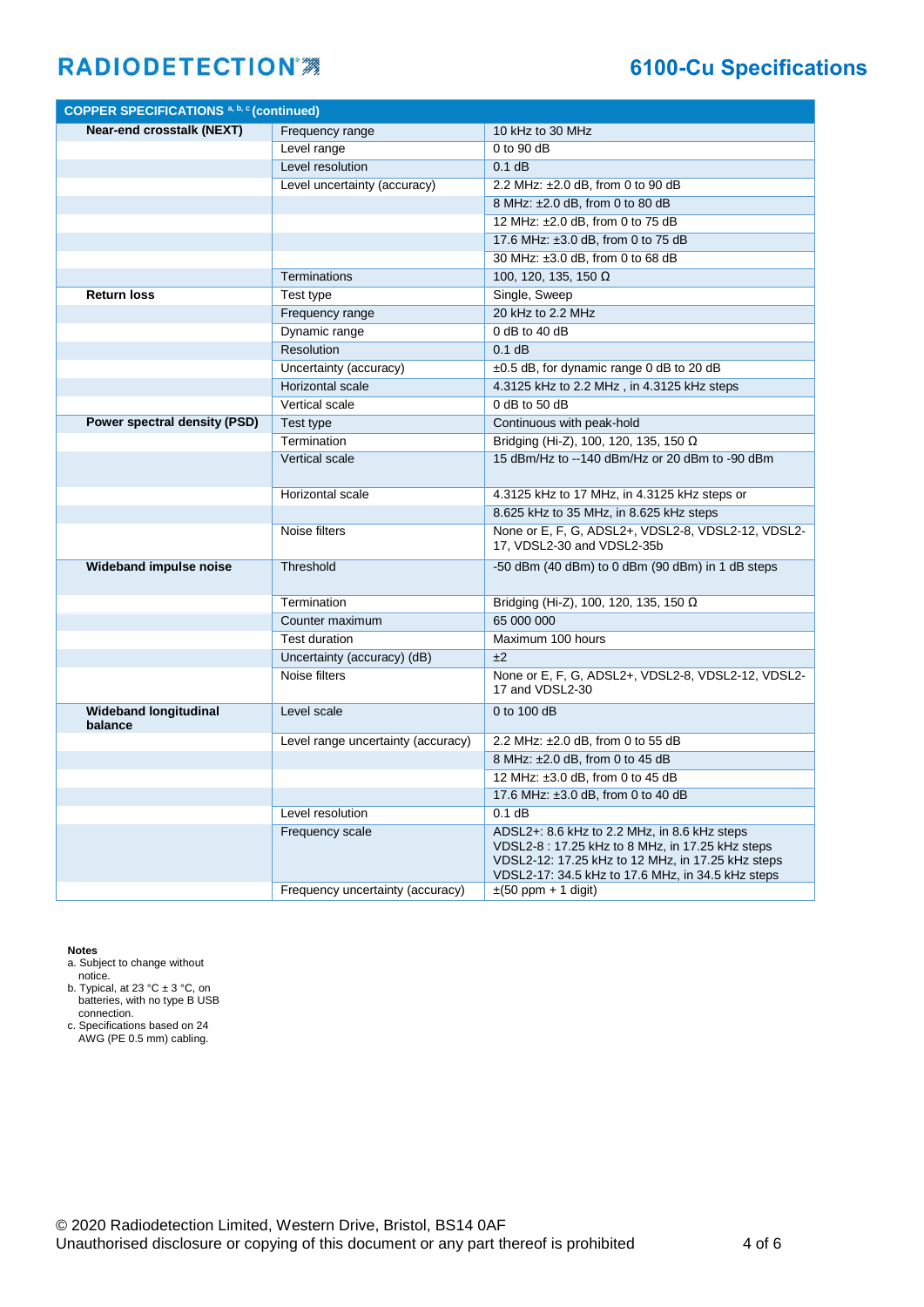#### **6100-Cu Specifications**

| <b>COPPER SPECIFICATIONS a, b, c (continued)</b>   |                                            |                                                                                                                                                   |
|----------------------------------------------------|--------------------------------------------|---------------------------------------------------------------------------------------------------------------------------------------------------|
| Single-ended frequency<br>response (attenuation) d | Distance range (m)                         | 100 m to 5000 m (300 ft to 16 000 ft)                                                                                                             |
|                                                    | Frequency range (Hz)                       | 4.3 kHz to 35 MHz                                                                                                                                 |
|                                                    | Frequency uncertainty (accuracy)           | $\pm$ (50 ppm + 1 digit) for 20 kHz to 30 MHz                                                                                                     |
|                                                    | Level uncertainty (accuracy) (dB)          | ±2.0 dB typical for 2.2 MHz and 8 MHz ranges                                                                                                      |
|                                                    |                                            | ±3.0 dB for VDSL2-12 and VDSL2-17                                                                                                                 |
|                                                    |                                            | ±4.0 dB for VDSL2-30 ranges                                                                                                                       |
|                                                    | Resolution (dB)                            | 0.1                                                                                                                                               |
|                                                    | Horizontal scale (MHz)                     | $ADSL2+ = 2.208$ , VDSL2-8, VDSL2-12 = 12,<br>VDSL2-17 = 17.66, VDSL2-30 = 30, VDSL2-35= 35                                                       |
|                                                    | Vertical scale (dB)                        | 0 to $+100$                                                                                                                                       |
| Resistive fault location (RFL)                     | Test type                                  | Single pair (two wire), separate good pair (four wire) and<br>Küpfmuller (K-test)                                                                 |
|                                                    | Fault detection ( $M\Omega$ )              | 0 to 20 for single faults; up to a total fault resistance of<br>30 for K-test double faults only                                                  |
|                                                    | Resolution                                 | Three digits                                                                                                                                      |
|                                                    | Loop resistance $(k\Omega)$                | 10 maximum                                                                                                                                        |
|                                                    | Multiple cable sections                    | Five (includes gauge and temperature setting)                                                                                                     |
|                                                    | <b>Fault location</b>                      | Total resistance, near-end to fault resistance, fault to<br>strap resistance (three significant digits, least significant<br>digit $0.1 \Omega$ ) |
|                                                    |                                            | Total length, distance to fault, distance from fault to strap<br>(three significant digits, least significant digit 1 m)                          |
|                                                    | Single fault uncertainty (accuracy)        | $±$ (0.1 Ω + 1% RTS)                                                                                                                              |
|                                                    | K-test uncertainty (accuracy) <sup>e</sup> | $±$ (1 Ω + 1 % RTS)                                                                                                                               |
| <b>Stressed Balance</b>                            | Level range                                | 0 to 82 dBrnC                                                                                                                                     |
|                                                    | Resolution                                 | $0.1$ dBrnC                                                                                                                                       |
|                                                    | Longitudinal excitation                    | 135 VDC (0 dBm, ±1 dB reproducibility)                                                                                                            |

#### **Notes**

- a. Subject to change without notice.
- b. Typical, at 23 °C ± 3 °C, on batteries, with no type B USB connection.
- c. Specifications based on 24
- AWG (PE 0.5 mm) cabling.
- d. Specification based on 1 kft 24 AWG cabling. Range depends on cable type and condition.
- e. For double faults only.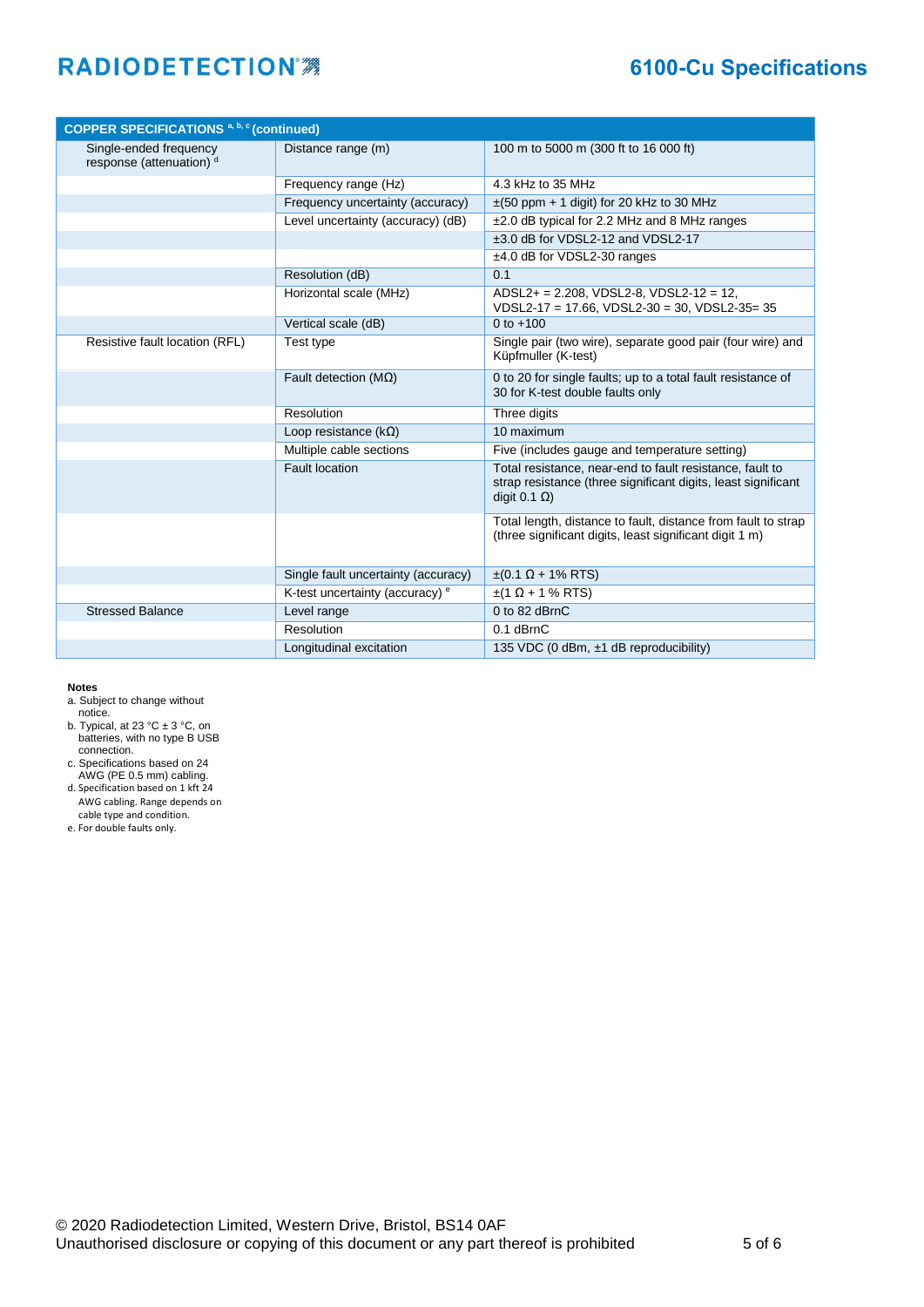| <b>GENERAL SPECIFICATIONS</b>     |                                                                                                                |  |
|-----------------------------------|----------------------------------------------------------------------------------------------------------------|--|
| Display                           | Touchscreen TFT LCD with backlight                                                                             |  |
|                                   | 152 mm (6 in) diagonal                                                                                         |  |
|                                   | 800 x 480 resolution, WVGA                                                                                     |  |
| <b>Test connections</b>           | Five-color banana connector for T/A, RIB, G, T1/A1, R1/B1                                                      |  |
| Results management                | > 2 GB internal memory                                                                                         |  |
|                                   | Single and bulk file export to USB memory devices                                                              |  |
| Temperature<br>operating          | 0 °C to 40 °C (32 °F to 104 °F)                                                                                |  |
| storage                           | -20 °C to 60 °C (-4 °F to 140 °F)                                                                              |  |
| Humidity                          | 5 % to 95 % relative, non-condensing                                                                           |  |
| Shock                             | 1 m (39 in) drop per GR-196-CORE                                                                               |  |
| Altitude                          | 3000 m (9842 ft)                                                                                               |  |
| Input power                       | 12 VDC, 4.16 A, 48 W via 90-220 VAC adapter or 12 V vehicle adapter                                            |  |
| <b>Battery</b>                    | Internal rechargeable Lithium polymer, with battery-state and level indications, adjustable auto-power<br>down |  |
| Safety                            | CE and CSA marked                                                                                              |  |
| Size (H x W x D)                  | 254 mm x 124 mm x 62 mm (10 in x 4 7/8 in 2 7/16 in)                                                           |  |
| Weight (with battery)             | 1.5 kg (3.3 lb)                                                                                                |  |
| Water/dust ingress                | Designed to comply with IP54                                                                                   |  |
| Differential voltage protection   | 354 Vrms or 1000 VDC max                                                                                       |  |
| Common mode voltage<br>protection | 354 Vrms or 1000 VDC                                                                                           |  |
| Voltage detection                 | >20 V will trigger alarm message                                                                               |  |
| Self-test                         | Routine on power-up                                                                                            |  |
| Connectivity                      | Two USB 2.0 client ports                                                                                       |  |
|                                   | One USB Type B host port                                                                                       |  |
|                                   | Optional WiFi support                                                                                          |  |
| Languages                         | English, French, German, Spanish, Dutch                                                                        |  |

| <b>STANDARD ACCESSORIES</b> |                                                                                                                                         |
|-----------------------------|-----------------------------------------------------------------------------------------------------------------------------------------|
| Test cables                 | Three-color (black, red, green) 4 mm banana plugs terminated with 4 mm plugs with crocodile clips<br>Part number: 10/6100-CABLE-M4MMRBG |
| AC power adapter            | Part number: 10/6100-MCHARGER                                                                                                           |
| Certificate of Compliance   |                                                                                                                                         |

| <b>OPTIONAL ACCESSORIES</b>                  |                                                                                             |
|----------------------------------------------|---------------------------------------------------------------------------------------------|
| Teletech TS125 Far-End<br>Device             | Part number: 10/6100-TS125                                                                  |
| Copper test cables                           | Yellow/blue banana connectors to 4 mm plugs/croc clips<br>Part number: 10/6100-CABLE-M4MMYB |
| RFL strap                                    | Part number: 10/6100-RFL-STRAP                                                              |
| High Impedance (Hi-Z) test<br>cable          | Requires WBAND software option.<br>Part number: 10/6100-CABLE-PSD-NOISE-HIZ                 |
| 2.4 GHz WiFi Pico Adapter                    | Part number: 10/6100-WIFI-ADAPT                                                             |
| 12 V vehicle charger                         | Part number: 10/6100-ACHARGER                                                               |
| USB host/client cable                        | Part number: 10/6100-HOST-CLIENT-USB                                                        |
| MAX-600 screen protector film<br>(Pack of 2) | Part number: 10/6100-SCREEN-PROTECT                                                         |